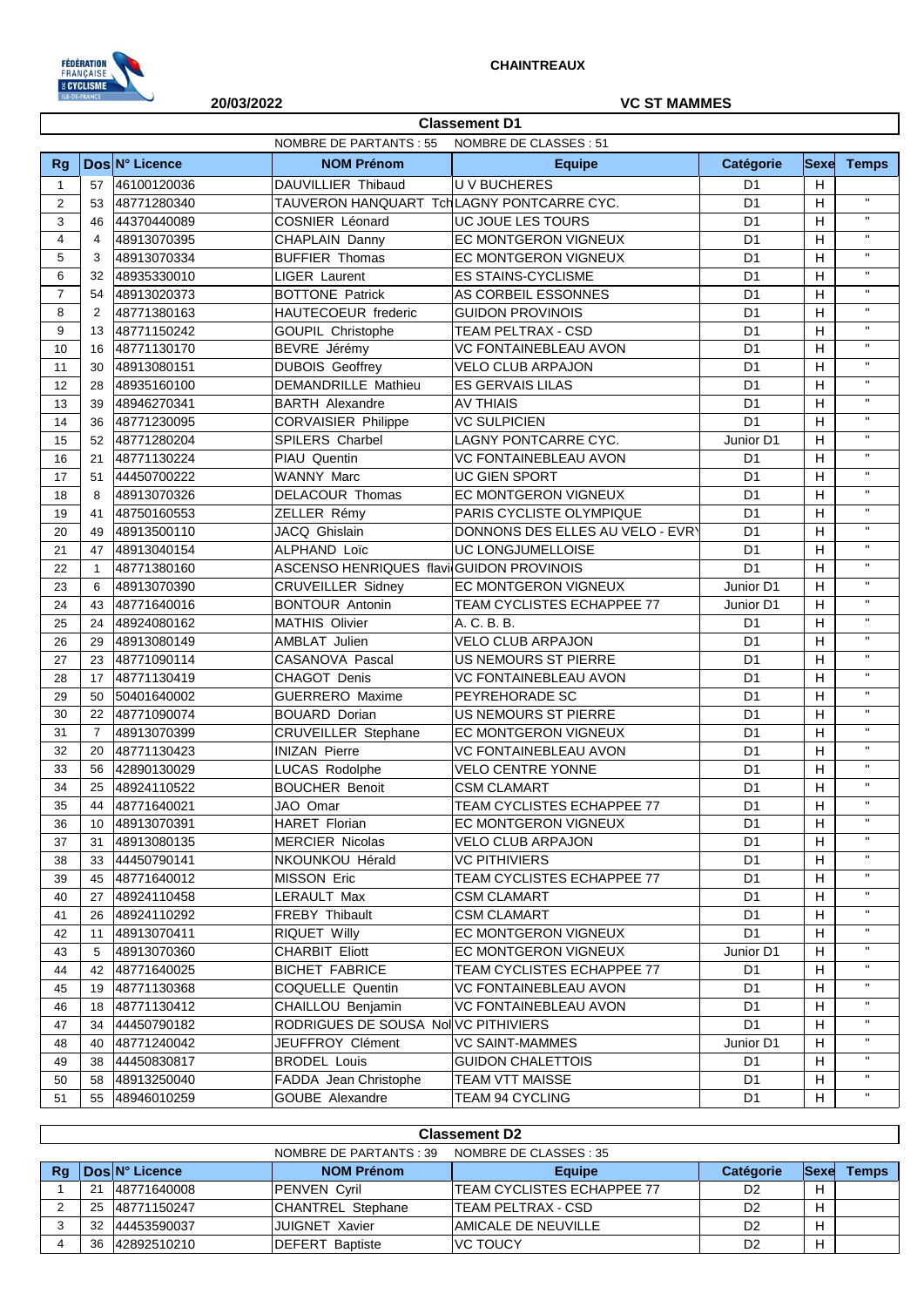| 5              | 34             | 48913260111 | JEANNIN Yvan               | <b>AC ORSAY</b>              | D <sub>2</sub> | H. |  |
|----------------|----------------|-------------|----------------------------|------------------------------|----------------|----|--|
| 6              | 13             | 48913080126 | <b>LELONG Emmanuel</b>     | VELO CLUB ARPAJON            | D <sub>2</sub> | H  |  |
| $\overline{7}$ | 24             | 48771150253 | <b>BOUCHER</b> Jean Michel | <b>TEAM PELTRAX - CSD</b>    | D <sub>2</sub> | H  |  |
| 8              | 15             | 48913080142 | PELLETIER Jérôme           | <b>VELO CLUB ARPAJON</b>     | D <sub>2</sub> | H  |  |
| 9              | 23             | 48771640005 | SIBLET Sébastien           | TEAM CYCLISTES ECHAPPEE 77   | D <sub>2</sub> | H  |  |
| 10             | 18             | 48946010228 | SAO JOSE Christophe        | TEAM 94 CYCLING              | D <sub>2</sub> | H  |  |
| 11             | 8              | 48771230013 | <b>GARCIA Juan Manuel</b>  | <b>VC SULPICIEN</b>          | D <sub>2</sub> | H  |  |
| 12             | 20             | 48771640002 | <b>HUBERT</b> Stephane     | TEAM CYCLISTES ECHAPPEE 77   | D <sub>2</sub> | H  |  |
| 13             | 30             | 48771150151 | <b>WETZSTEIN Laurent</b>   | TEAM PELTRAX - CSD           | D <sub>2</sub> | H  |  |
| 14             | 6              | 48771240026 | <b>JEUFFROY Laurent</b>    | <b>VC SAINT-MAMMES</b>       | D <sub>2</sub> | H  |  |
| 15             | 28             | 48771150241 | PICH Jean Luc              | TEAM PELTRAX - CSD           | D <sub>2</sub> | H  |  |
| 16             | 27             | 48771150256 | <b>GALVAING Damien</b>     | <b>TEAM PELTRAX - CSD</b>    | D <sub>2</sub> | H  |  |
| 17             |                | 48913070338 | MICHEL Sebastien           | <b>EC MONTGERON VIGNEUX</b>  | D <sub>2</sub> | H  |  |
| 18             | 5              | 48935040047 | LEFRANCOIS Guillaume       | EC NEUILLY PLAISANCE         | D <sub>2</sub> | H  |  |
| 19             | 4              | 42890130034 | MEUNIER Christophe         | <b>VELO CENTRE YONNE</b>     | D <sub>2</sub> | H  |  |
| 20             | 3              | 42890130022 | <b>BOISGIBAULT Fabrice</b> | <b>VELO CENTRE YONNE</b>     | D <sub>2</sub> | H  |  |
| 21             | 11             | 48771230024 | <b>RENAUDIE Denis</b>      | <b>VC SULPICIEN</b>          | D <sub>2</sub> | H  |  |
| 22             | 14             | 48913080116 | MARCHOCKI Jean             | <b>VELO CLUB ARPAJON</b>     | D <sub>2</sub> | H  |  |
| 23             | 33             | 48771130315 | MAUVAIS Clément            | <b>VC FONTAINEBLEAU AVON</b> | D <sub>2</sub> | H  |  |
| 24             | 26             | 48771150272 | DOUCET Christophe          | <b>TEAM PELTRAX - CSD</b>    | D <sub>2</sub> | H  |  |
| 25             | 37             | 48771280311 | <b>CARPENTIER Laurent</b>  | <b>LAGNY PONTCARRE CYC.</b>  | D <sub>2</sub> | H  |  |
| 26             | $\overline{2}$ | 48913070148 | POISSON Emmanuel           | <b>EC MONTGERON VIGNEUX</b>  | D <sub>2</sub> | H  |  |
| 27             | 29             | 48771150019 | RICHARD Olivier            | TEAM PELTRAX - CSD           | D <sub>2</sub> | H  |  |
| 28             | 19             | 48771640015 | <b>BONTOUR Sébastien</b>   | TEAM CYCLISTES ECHAPPEE 77   | D <sub>2</sub> | H  |  |
| 29             | 17             | 48750160585 | HANAIZI Mehdi              | PARIS CYCLISTE OLYMPIQUE     | D <sub>2</sub> | H  |  |
| 30             | 40             |             | MENUEL Christophe          | Carte journée                | D <sub>2</sub> | M  |  |
| 31             | 38             | 48935130334 | <b>JEGER Tomasz</b>        | <b>USM GAGNY</b>             | D <sub>2</sub> | M  |  |
| 32             | 16             | 48913080119 | TAN Muammer                | <b>VELO CLUB ARPAJON</b>     | D <sub>2</sub> | H  |  |
| 33             | 10             | 48771230002 | <b>HUMEAU Nicolas</b>      | <b>VC SULPICIEN</b>          | D <sub>2</sub> | H  |  |
| 34             | 22             | 48771640001 | ROLLAND Yann               | TEAM CYCLISTES ECHAPPEE 77   | D <sub>2</sub> | H  |  |
| 35             | $\overline{7}$ | 48771240025 | JEUFFROY Michel            | <b>VC SAINT-MAMMES</b>       | D <sub>2</sub> | H  |  |

## **Classement D3**

|                | <b>NOMBRE DE PARTANTS: 41</b> |                |                                          | NOMBRE DE CLASSES : 39           |                  |             |              |  |
|----------------|-------------------------------|----------------|------------------------------------------|----------------------------------|------------------|-------------|--------------|--|
| Rg             |                               | Dos N° Licence | <b>NOM Prénom</b>                        | <b>Equipe</b>                    | <b>Catégorie</b> | <b>Sexe</b> | <b>Temps</b> |  |
| $\mathbf{1}$   | 1                             | 42890130036    | <b>BERECK Franck</b>                     | <b>VELO CENTRE YONNE</b>         | D <sub>3</sub>   | H           |              |  |
| $\overline{2}$ | $\overline{7}$                | 48771130365    | LANFRANCHI Jean Philippe                 | <b>VC FONTAINEBLEAU AVON</b>     | D <sub>3</sub>   | H           |              |  |
| 3              | 18                            | 48946270325    | CHANTEUR José                            | <b>AV THIAIS</b>                 | D <sub>3</sub>   | H           |              |  |
| 4              | 37                            | 48771150265    | <b>MORIN Christophe</b>                  | TEAM PELTRAX - CSD               | D <sub>3</sub>   | H           |              |  |
| 5              | 22                            | 48935330047    | <b>LEMAITRE Laurent</b>                  | <b>ES STAINS-CYCLISME</b>        | D <sub>3</sub>   | H           |              |  |
| 6              | 9                             | 48935040023    | <b>LEPAGNEZ Henri</b>                    | <b>EC NEUILLY PLAISANCE</b>      | D <sub>3</sub>   | H           |              |  |
| $\overline{7}$ | 21                            | 48771020099    | PRUVOST Sébastien                        | LA PÉDALE FERTOISE EQUIPE CYCLIS | D <sub>3</sub>   | H           |              |  |
| 8              | 2                             | 42890130003    | <b>DOURU Cyrille</b>                     | <b>VELO CENTRE YONNE</b>         | Arbitre Régional | H           |              |  |
| 9              | 32                            | 44450830197    | QUEMY Frédéric                           | <b>GUIDON CHALETTOIS</b>         | D <sub>3</sub>   | H           |              |  |
| 10             | 19                            | 48946270295    | <b>HATTE Laurent</b>                     | <b>AV THIAIS</b>                 | D <sub>3</sub>   | H           |              |  |
| 11             | 23                            | 48771640003    | <b>CHARLES Vincent</b>                   | TEAM CYCLISTES ECHAPPEE 77       | D <sub>3</sub>   | H           |              |  |
| 12             | 42                            | 48771280230    | <b>TAUVERON Eric</b>                     | LAGNY PONTCARRE CYC.             | D <sub>3</sub>   | H           |              |  |
| 13             | 26                            | 48913020099    | PEZZOLI Eric                             | AS CORBEIL ESSONNES              | D <sub>3</sub>   | H           |              |  |
| 14             | 20                            | 48771020285    | <b>HORNN</b> Jean Pierre                 | LA PÉDALE FERTOISE EQUIPE CYCLIS | D <sub>3</sub>   | H           |              |  |
| 15             | 38                            | 48771150264    | <b>TISSIER Thierry</b>                   | <b>TEAM PELTRAX - CSD</b>        | D <sub>3</sub>   | H           |              |  |
| 16             | 35                            | 48771420038    | <b>LEONARD Luc</b>                       | <b>UCM VENEUX LES SABLONS</b>    | D <sub>3</sub>   | H           |              |  |
| 17             | 10                            | 48913250099    | BILLOT MORNET Christophe TEAM VTT MAISSE |                                  | D <sub>3</sub>   | H           |              |  |
| 18             | 43                            | 48782160123    | PRETS Jean Luc                           | EC VELIZY 78                     | D <sub>3</sub>   | M           |              |  |
| 19             | 16                            | 48771230073    | LOYER Stéphane                           | <b>VC SULPICIEN</b>              | D <sub>3</sub>   | H           |              |  |
| 20             | 41                            | 48750160883    | <b>ULCE</b> Jean Louis                   | PARIS CYCLISTE OLYMPIQUE         | D <sub>3</sub>   | H           |              |  |
| 21             | 4                             | 48771130283    | DA COSTA MARTINS Vitor                   | <b>VC FONTAINEBLEAU AVON</b>     | D <sub>3</sub>   | H           |              |  |
| 22             | 14                            | 48771230071    | <b>EMARD Yann</b>                        | <b>VC SULPICIEN</b>              | D <sub>3</sub>   | H           |              |  |
| 23             | 12                            | 48771230151    | <b>BARDIN Philippe</b>                   | <b>VC SULPICIEN</b>              | D <sub>3</sub>   | H           |              |  |
| 24             | 34                            | 42891050307    | <b>TIMBERT Patrick</b>                   | <b>VELO CLUB DU SENONAIS</b>     | D <sub>3</sub>   | H           |              |  |
| 25             | 17                            | 48771230017    | <b>VERGER Patrice</b>                    | <b>VC SULPICIEN</b>              | D <sub>3</sub>   | H           |              |  |
| 26             | 11                            | 48771230058    | <b>BACHEROT Gérard</b>                   | <b>VC SULPICIEN</b>              | D <sub>3</sub>   | H           |              |  |
| 27             | 13                            | 48771230079    | <b>DURAND Wilfried</b>                   | <b>VC SULPICIEN</b>              | D <sub>3</sub>   | H           |              |  |
| 28             | 3                             | 48771130064    | <b>BEAULIEU Patrick</b>                  | <b>VC FONTAINEBLEAU AVON</b>     | D <sub>3</sub>   | H           |              |  |
| 29             | 24                            | 48771640019    | GONZO Jean Philippe                      | TEAM CYCLISTES ECHAPPEE 77       | D <sub>3</sub>   | H           |              |  |
| 30             | 39                            | 48771090056    | <b>TORRES Philippe</b>                   | US NEMOURS ST PIERRE             | D <sub>3</sub>   | Н           |              |  |
| 31             | 31                            | 44450830162    | <b>NERON Pascal</b>                      | <b>GUIDON CHALETTOIS</b>         | D <sub>3</sub>   | H           |              |  |
|                |                               |                |                                          |                                  |                  |             |              |  |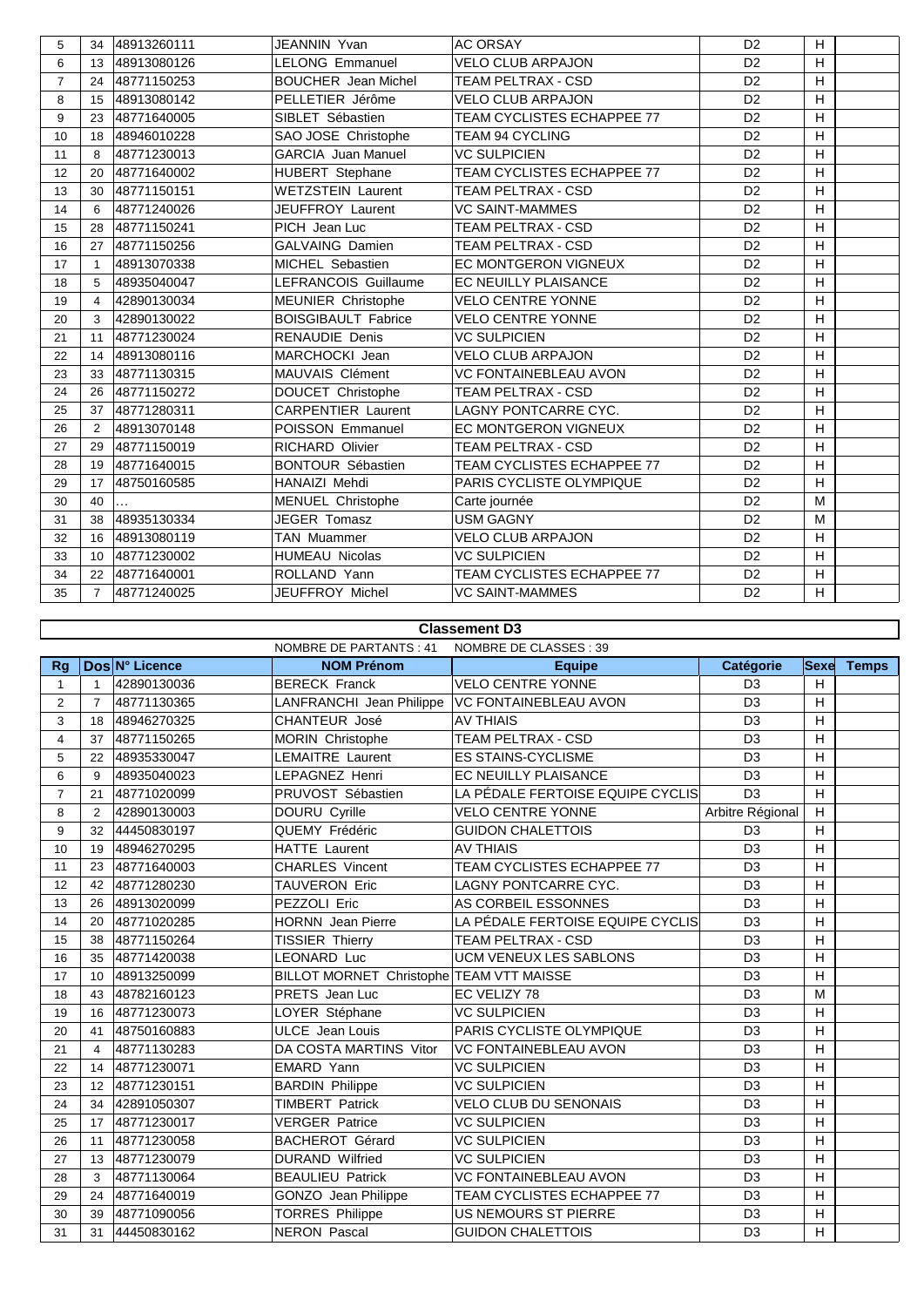| 32 | 15 | 148771230009 | LOUVET Emmanuel           | IVC SULPICIEN                 | D3             | н |  |
|----|----|--------------|---------------------------|-------------------------------|----------------|---|--|
| 33 |    | 148771130274 | <b>JULLY Patrick</b>      | <b>IVC FONTAINEBLEAU AVON</b> | D <sub>3</sub> | н |  |
| 34 | 25 | 148771640006 | <b>IGUILLOU Patrice</b>   | TEAM CYCLISTES ECHAPPEE 77    | D <sub>3</sub> | Н |  |
| 35 | 30 | 44450830903  | <b>IFOUCHER Sébastien</b> | <b>GUIDON CHALETTOIS</b>      | D <sub>3</sub> | Н |  |
| 36 | 28 | 44450830373  | FOUCHER Christophe        | <b>GUIDON CHALETTOIS</b>      | D <sub>3</sub> | н |  |
| 37 | 29 | 44450830022  | IFOUCHER Pascal           | <b>GUIDON CHALETTOIS</b>      | D <sub>3</sub> | н |  |
| 38 | 36 | 148771150192 | MARIA Didier              | TEAM PELTRAX - CSD            | D <sub>3</sub> | н |  |
| 39 |    | 148771130226 | SAILLENFEST Olivier       | IVC FONTAINEBLEAU AVON        | D3             | н |  |

|                | <b>Classement D4</b> |                |                                |                              |                |                |              |  |  |
|----------------|----------------------|----------------|--------------------------------|------------------------------|----------------|----------------|--------------|--|--|
|                |                      |                | NOMBRE DE PARTANTS : 50        | NOMBRE DE CLASSES : 43       |                |                |              |  |  |
| <b>Rg</b>      |                      | Dos N° Licence | <b>NOM Prénom</b>              | <b>Equipe</b>                | Catégorie      | <b>Sexe</b>    | <b>Temps</b> |  |  |
| $\mathbf{1}$   | 29                   | 44450830905    | <b>BRANGER</b> Jean Christophe | <b>GUIDON CHALETTOIS</b>     | D4             | Н              |              |  |  |
| $\overline{2}$ | 10                   | 48935040148    | LEGENTIL Serge                 | <b>EC NEUILLY PLAISANCE</b>  | D4             | H              | $\mathbf{H}$ |  |  |
| 3              | 6                    | 48935040157    | BLANCO Angelo                  | EC NEUILLY PLAISANCE         | D4             | Н              | $\mathbf{H}$ |  |  |
| 4              | 19                   | 48771090364    | <b>BEVRE</b> Dominique         | US NEMOURS ST PIERRE         | D4             | Н              | $\mathbf{H}$ |  |  |
| 5              | 49                   | 48948000090    | <b>HALKO Pascal</b>            | licence individuelle         | D <sub>4</sub> | M              | $\mathbf{H}$ |  |  |
| 6              | 22                   | 48771230143    | <b>BELAIR Olivier</b>          | <b>VC SULPICIEN</b>          | D <sub>4</sub> | н              | $\mathbf{H}$ |  |  |
| $\overline{7}$ | 36                   | 48913290036    | FEVRIER Dominique              | CC MENNECY VILLEROY          | D <sub>4</sub> | H              | $\mathbf{H}$ |  |  |
| 8              | 21                   | 48913390037    | <b>MILLERET Laurent</b>        | EC MORSANG SUR ORGE          | D4             | H              | $\mathbf{H}$ |  |  |
| 9              | 39                   | 46100120043    | SIMONET Frantz                 | <b>UV BUCHERES</b>           | D4             | H              | $\mathbf{H}$ |  |  |
| 10             | 32                   | 48935230006    | DEWILDE Philippe               | <b>EC NOISEENNE</b>          | D <sub>4</sub> | H              | $\mathbf{H}$ |  |  |
| 11             | 27                   | 42891050244    | FRISQUET Joël                  | <b>VELO CLUB DU SENONAIS</b> | D <sub>4</sub> | H              | $\mathbf{H}$ |  |  |
| 12             | 40                   | 48913070243    | <b>ALBERTI Patrick</b>         | EC MONTGERON VIGNEUX         | D <sub>4</sub> | H              | $\mathbf{H}$ |  |  |
| 13             | 8                    | 48935040070    | LE FUR Claude                  | EC NEUILLY PLAISANCE         | D <sub>4</sub> | H              | $\mathbf{H}$ |  |  |
| 14             | 12                   | 48935040158    | NOURRY LAURENT                 | EC NEUILLY PLAISANCE         | D4             | H              | $\mathbf{H}$ |  |  |
| 15             | 18                   | 48771130330    | <b>SEUROT Franck</b>           | VC FONTAINEBLEAU AVON        | D4             | H              | $\mathbf{H}$ |  |  |
| 16             | 50                   | 48935040142    | MAGDO Alain                    | EC NEUILLY PLAISANCE         | D <sub>4</sub> | М              | $\mathbf{u}$ |  |  |
| 17             | 45                   | 48771150210    | <b>REINE Thierry</b>           | <b>TEAM PELTRAX - CSD</b>    | D4             | н              | $\mathbf{H}$ |  |  |
| 18             | $\overline{7}$       | 48935040022    | FOUESNANT Frédéric             | EC NEUILLY PLAISANCE         | D4             | Н              | $\mathbf{H}$ |  |  |
| 19             | 41                   | 48913070321    | PEROTTO Lucien                 | <b>EC MONTGERON VIGNEUX</b>  | D4             | H              | $\mathbf{H}$ |  |  |
| 20             | 25                   | 48771230127    | VALTAT Céline                  | <b>VC SULPICIEN</b>          | D <sub>4</sub> | D              | $\mathbf{H}$ |  |  |
| 21             | 23                   | 48771230115    | <b>DELORIS Noël</b>            | <b>VC SULPICIEN</b>          | D <sub>4</sub> | H              | $\mathbf{H}$ |  |  |
| 22             | 28                   | 42891050379    | <b>METAIS Philippe</b>         | <b>VELO CLUB DU SENONAIS</b> | D <sub>4</sub> | H              | $\mathbf{H}$ |  |  |
| 23             | 16                   | 48771130065    | <b>FABRE Didier</b>            | VC FONTAINEBLEAU AVON        | D <sub>4</sub> | н              | $\mathbf{H}$ |  |  |
| 24             | 30                   | 44450830881    | <b>ESPIRT Philippe</b>         | <b>GUIDON CHALETTOIS</b>     | D4             | н              | $\mathbf{H}$ |  |  |
| 25             | 9                    | 48935040048    | LEFRANCOIS Alain               | EC NEUILLY PLAISANCE         | D <sub>4</sub> | н              | $\mathbf{H}$ |  |  |
| 26             | 11                   | 48935040046    | LESCARCELLE Pierre             | EC NEUILLY PLAISANCE         | D <sub>4</sub> | H              | $\mathbf{H}$ |  |  |
| 27             | 43                   | 48771150273    | <b>MERCIER Thierry</b>         | <b>TEAM PELTRAX - CSD</b>    | D4             | H              | $\mathbf{H}$ |  |  |
| 28             | 20                   | 48771090303    | RODRIGUES Joseph               | US NEMOURS ST PIERRE         | D <sub>4</sub> | H              | $\mathbf{H}$ |  |  |
| 29             | 26                   | 48771230112    | XIMENA Guy                     | <b>VC SULPICIEN</b>          | D <sub>4</sub> | Н              | $\mathbf{H}$ |  |  |
| 30             | 13                   | 48935040141    | RICHARD Jean Luc               | EC NEUILLY PLAISANCE         | D <sub>4</sub> | Н              | $\mathbf{H}$ |  |  |
| 31             | $\overline{1}$       | 48771380182    | DE ALMEIDA José                | <b>GUIDON PROVINOIS</b>      | D4             | н              | $\mathbf{H}$ |  |  |
| 32             | 46                   | 48771210019    | FOUCHER Ludovic                | <b>CC PONTHIERRY PRINGY</b>  | D <sub>4</sub> | н              | $\mathbf{H}$ |  |  |
| 33             | $\overline{2}$       | 48771240029    | <b>BREUILLY Yvan</b>           | <b>VC SAINT-MAMMES</b>       | D <sub>4</sub> | Н              | $\mathbf{H}$ |  |  |
| 34             | 51                   | 48918000022    | WESELAQUI Daniel               | licence individuelle         | D4             | Μ              | $\mathbf{H}$ |  |  |
| 35             | 34                   | 48913290020    | <b>DEFRESNES Didier</b>        | CC MENNECY VILLEROY          | D <sub>4</sub> | н              | $\mathbf{H}$ |  |  |
| 36             | 38                   | 48913290079    | <b>VETTER Philippe</b>         | CC MENNECY VILLEROY          | D4             | $\overline{H}$ |              |  |  |
| 37             | 48                   | 44450830778    | <b>TUR Richard</b>             | <b>Guidon Chalettois</b>     | D4             | Μ              | $\mathbf{H}$ |  |  |
| 38             | 14                   | 48935040150    | SUCAUD Jean Claude             | EC NEUILLY PLAISANCE         | D4             | H              | $\mathbf{H}$ |  |  |
| 39             | 15                   | 48771130088    | CHAUSSE Jean Guy               | <b>VC FONTAINEBLEAU AVON</b> | D4             | Н              | $\mathbf{H}$ |  |  |
| 40             | 47                   | 48771190041    | BORROZ Jean Louis              | <b>CC COULOMMIERS</b>        | D4             | Н              | $\mathbf{H}$ |  |  |
| 41             | 5                    | 48771240004    | TARDIVEAU Daniel               | <b>VC SAINT-MAMMES</b>       | D4             | Н              | $\mathbf{H}$ |  |  |
| 42             | 33                   | 48935230014    | MORVAN Patrick                 | EC NOISEENNE                 | D4             | Н              | $\mathbf{H}$ |  |  |
| 43             | 44                   | 48771150234    | PEROT Jacky                    | TEAM PELTRAX - CSD           | D4             | н              | H,           |  |  |
|                |                      |                |                                |                              |                |                |              |  |  |